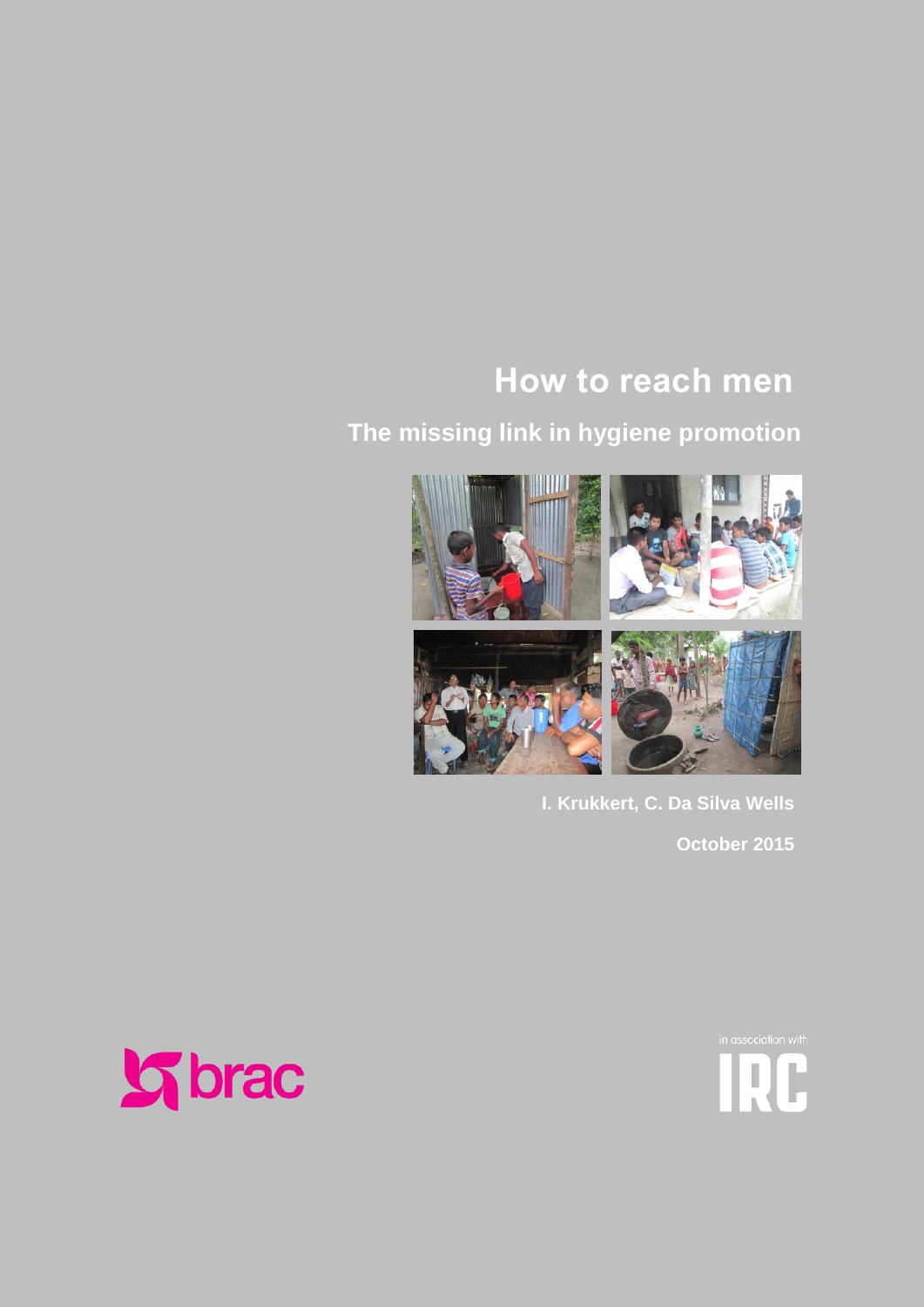© 2015, IRC and BRAC WASH

Permission is hereby granted for sharing and adaptation of this material, in whole or in part, for non-commercial use, educational, scientific or development-related purposes, provided that the appropriate and full citation is given. This publication is licensed under a Creative Commons Attribution-NonCommercial-ShareAlike 3.0 Netherlands License. View terms of license here: [http://creativecommons.org/licenses/by-nc-sa/3.0/nl/deed.en.](http://creativecommons.org/licenses/by-nc-sa/3.0/nl/deed.en)

This report has been edited by Tettje van Daalen and formatted by Marion Giese.

All BRAC-IRC publications are accessible through the IRC website and BRAC WASH site for free download. Visit [www.ircwash.org/projects/brac-wash-ii-dgis-and-bmgf](http://www.ircwash.org/projects/brac-wash-ii-dgis-and-bmgf) or send a request to IRC's online contact form at [www.ircwash.org/contact-us.](http://www.ircwash.org/contact-us)

Cite this material as follows: Krukkert, I. and Da Silva Wells, C., 2015. *How to reach men – the missing link in hygiene promotion.* The Hague: IRC and Dhaka: BRAC.

For more information on the BRAC WASH programme, contact BRAC or IRC.

**BRAC** BRAC Centre 75 Mohakhali Dhaka-1212 Bangladesh

Tel: +88(0)2 988 1265/+882 4180-7 Email[: info@brac.net](mailto:info@brac.net)

**IRC**  Bezuidenhoutseweg 2 2594 AV The Hague The Netherlands

Tel: +31(0)70 304 4000 Email[: info@ircwash.org](mailto:info@ircwash.org)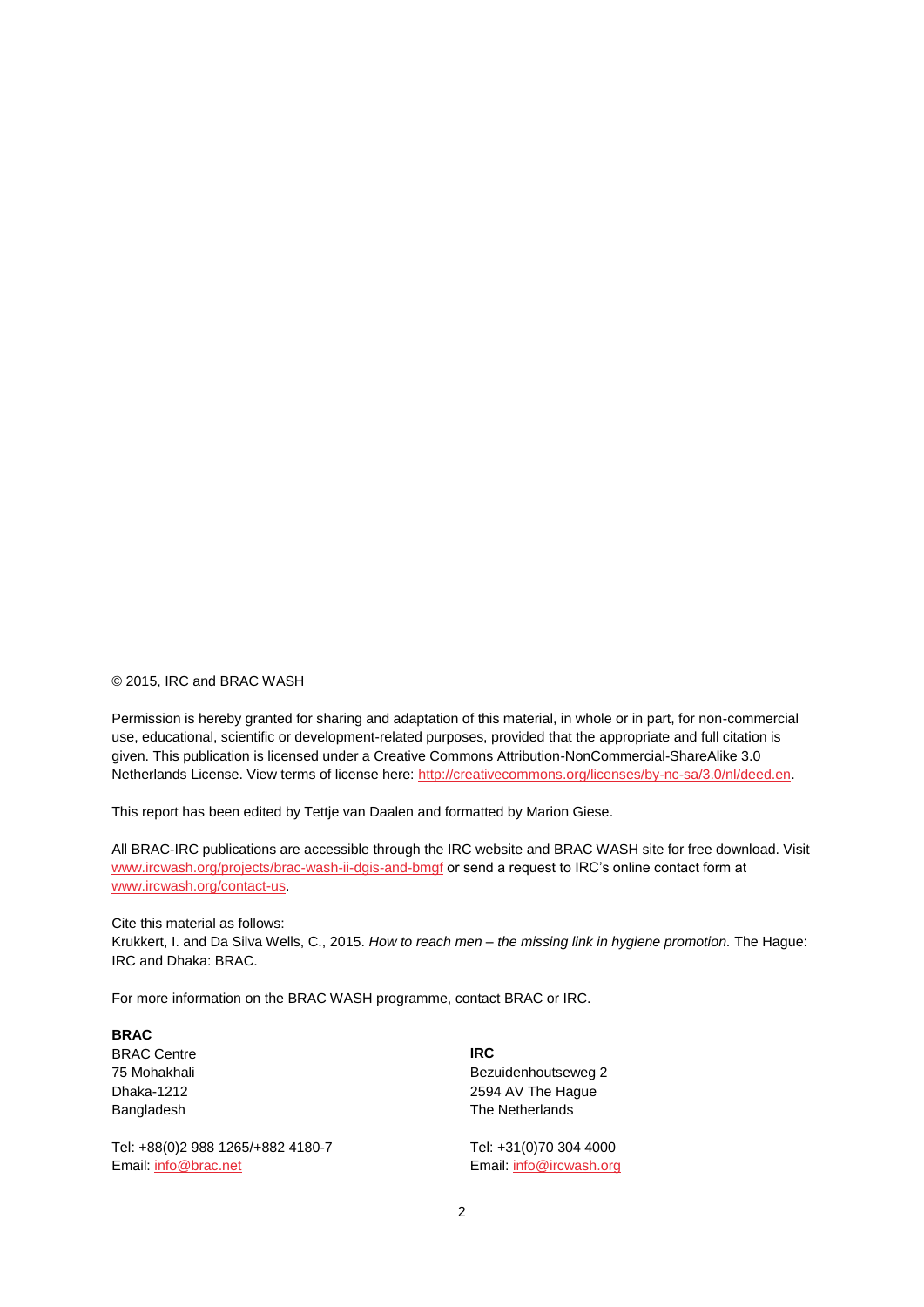## **Contents**

| $2^{\circ}$    | WHY IS IT IMPORTANT TO TARGET MEN WITH HYGIENE AND SANITATION |  |
|----------------|---------------------------------------------------------------|--|
|                | 3 THE TEA STALL PILOT: HYGIENE MESSAGES WITH YOUR TEA  7      |  |
|                |                                                               |  |
| 5 <sup>5</sup> | RECOMMENDATIONS FROM THE TEA STALL PILOT STUDIES 10           |  |

# **Tables**

| Table 1 |  |  |
|---------|--|--|
|         |  |  |

# **Boxes**

| Box 1 |  |
|-------|--|
|       |  |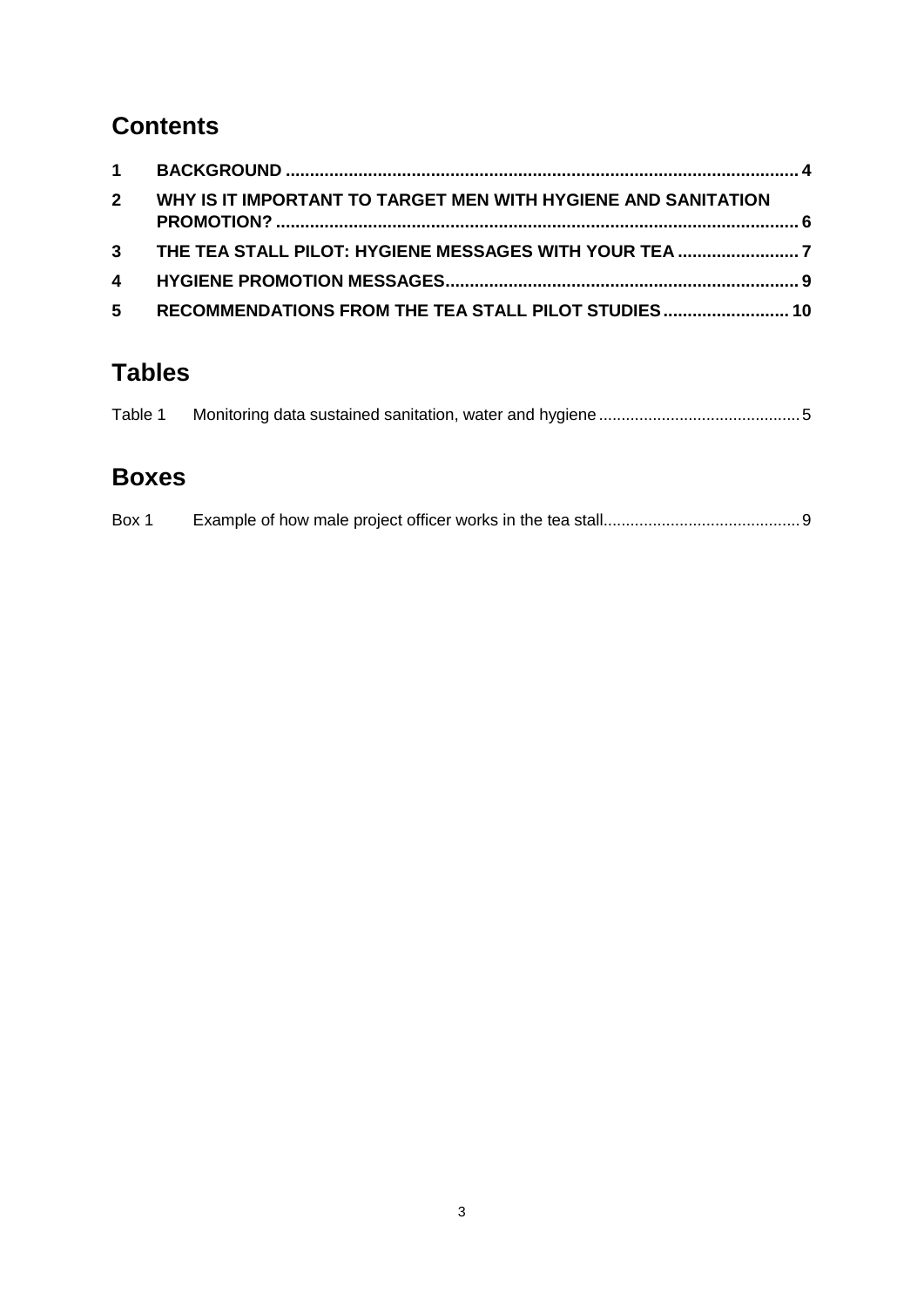## <span id="page-3-0"></span>**1 Background**

 $\overline{a}$ 

To overcome the challenges in reaching men and adolescent boys with effective hygiene promotion, the BRAC WASH programme piloted an adapted approach which targets men and boys at tea stalls. This seems to be an effective addition to the regular house-to-house visits and cluster meetings.

Delivering simple but life-changing solutions to massive numbers of people is what BRAC does<sup>1</sup>. Since the start of their water and sanitation programme in 2006/2007 BRAC has reached out to some 51 million people in 250 upazilas (sub-districts) with improved services and sustained behaviour change – nearly half the population of Bangladesh!

Over the 8 years of the BRAC WASH programme more than 39 million people - including the ultra-poor - have gained access to a hygienic toilet that they are using and more than 2.3 million people have now access to improved water sources through the direct support of BRAC. Behaviour change communication has been a core element of the programme: hygiene promotion has been provided to an average of 12.3 million people per year in communities and 2.5 million more young people in schools.



Adolescent boy listening to hygiene session (Photo: I. Krukkert/IRC)

Behaviour change has been at the heart of the BRAC WASH programme from the start. With a long history of community empowerment and mass mobilisation BRAC acknowledges that

<sup>1</sup> Chowdhury, M., 2014. The mantra of delivery, in: Stanford Social Innovation Review. Available at: [http://www.ssireview.org/blog/entry/the\\_mantra\\_of\\_delivery.](http://www.ssireview.org/blog/entry/the_mantra_of_delivery)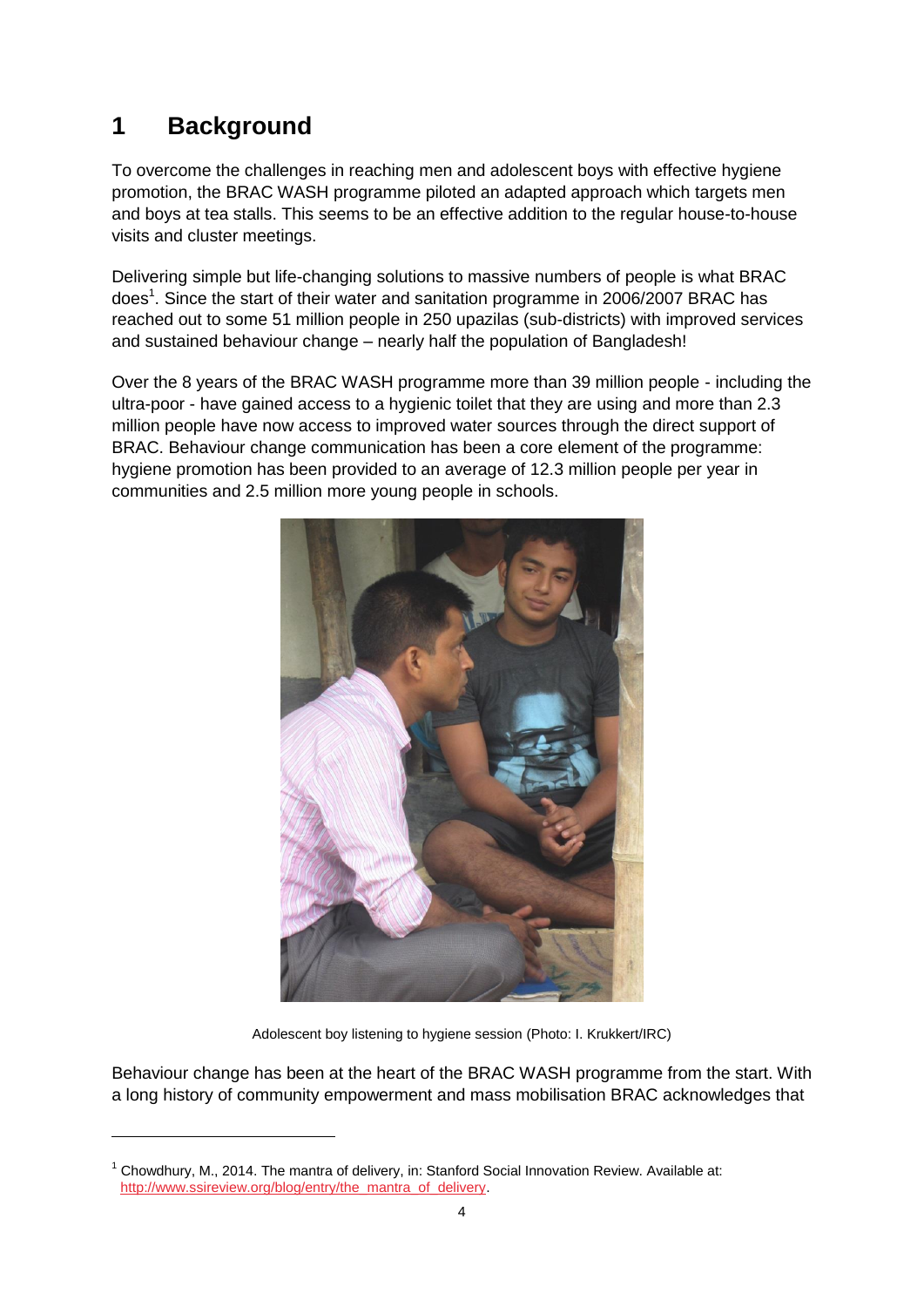changing norms and habits are powered primarily by people and behaviours rather than by infrastructure. The increase in latrines generated by the programme is a huge achievement, but if people are not using them or are not keeping them clean and functioning, these achievements will be of no use. Similarly, if people contaminate the water before drinking it by storing and drawing it in an unhygienic way, the benefits of new water points and innovative water technologies will be lost.

It takes time for people to adopt new, safer, hygiene behaviours. BRAC WASH has created a very strong delivery system and has reached 51 million people through repeated contact in group meetings and home visits. More than 8000 field staff and 65,000 Village Water and Sanitation Committees demonstrate a daily commitment in helping people change their lives and that of future generations. And lives are indeed being changed. For example, according to QIS<sup>2</sup> data collected in 2012-2013, in areas where the programme has been in place for over five years, latrine coverage rose from 32% to 85%, almost all household members use their latrines (96%) and handwashing provisions are available near 78% of the facilities [\(Table 1\)](#page-4-0).

| Duration of intervention before monitoring                                                         | vear | 3 years | 8 years |
|----------------------------------------------------------------------------------------------------|------|---------|---------|
| Number of upazilas (sub-districts each with a<br>population of between 150,000 and 400,000 people) | 152  | 25      | 73      |
| Has hygienic household latrine                                                                     | 32%  | 57%     | 78%     |
| Use of hygienic latrine by all household members                                                   | 89%  | 98%     | 98%     |
| Provision for handwashing after defecation                                                         | 25%  | 38%     | 62%     |
| Safe and protected drinking water source                                                           | 57%  | 52%     | 64%     |

#### <span id="page-4-0"></span>**Table 1 Monitoring data sustained sanitation, water and hygiene**

(Source: QIS data from three rounds of monitoring)

A costing study<sup>3</sup> comparing hygiene practice levels with the expenditure on the promotion of safe sanitation and hygiene practices also shows that the money spent on hygiene promotion is great value for money. For each half a dollar spent by BRAC WASH targeting the poorest, in return, the poor spend US\$ 9 per person on latrine construction and about US\$ 1 per year on maintenance. When families have well-functioning toilets, the ultra-poor keep them just as clean as the poor and non-poor.

The overall behaviour change communication strategy of BRAC WASH is to personally visit each family member throughout a period of three to five years by engaging in neighbourhood/cluster meetings or home visits and through people trained by BRAC such as the Village Water and Sanitation Committee, school teachers, and through Imams. Communication about WASH practices can also take place through communication with neighbours and other members of the family and via mass media (TV and radio) programmes prepared by other institutions.

-

 $2$  Qualitative monitoring shows what people do with their facilities; what behaviours they adopt.

 $3$  Fonseca, C. et al., 2014. Costs, equity and affordability of sanitation in Bangladesh: Applying the life-cycle costs approach to the Bagherpara Upazila. Available at: [http://www.ircwash.org/resources/costs-equity-and](http://www.ircwash.org/resources/costs-equity-and-affordability-sanitation-bangladesh-low-income-rural-households)[affordability-sanitation-bangladesh-low-income-rural-households.](http://www.ircwash.org/resources/costs-equity-and-affordability-sanitation-bangladesh-low-income-rural-households)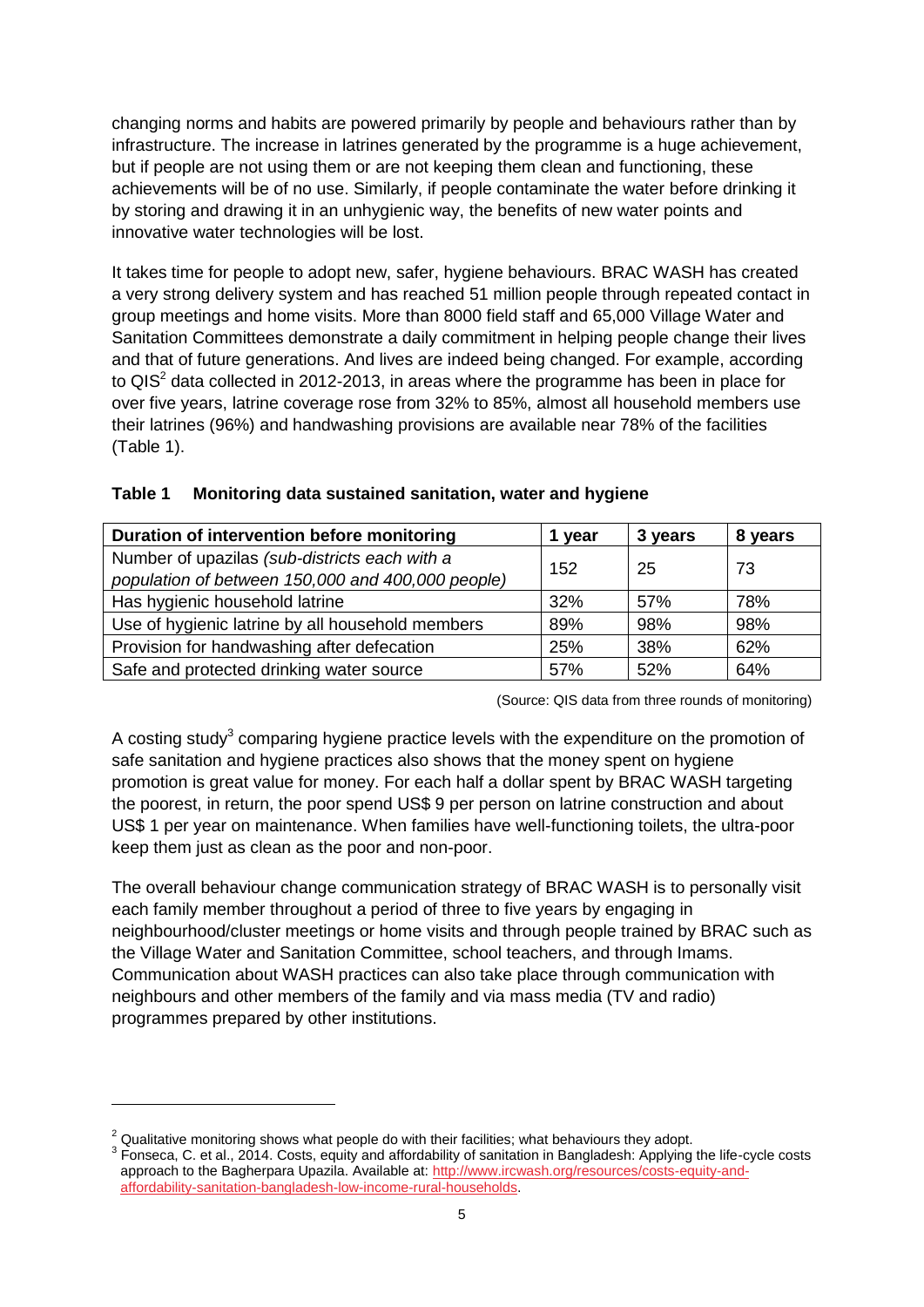#### <span id="page-5-0"></span>**2 Why is it important to target men with hygiene and sanitation promotion?**

BRAC WASH reviewed its hygiene and sanitation promotion activities in an effort to reach all community members and contribute to demand creation for latrines and sustained behaviour change (using and maintaining the latrines and adopting safe hygiene practices). Evidence and field experience in the first phase of BRAC WASH revealed that house visits and cluster meetings are not sufficient for reaching men and adolescent boys.

This is a problem, because the behaviour of each community member affects the health of the whole community. It is also important to reach men because:

- Men have a key role in decision making.
- Often control finances.
- Have an important role to play in family and community health improvement.
- Are role models to others in the household and community.
- Can help reduce the overburdening of women.

However, although cluster meetings had some success especially in engaging men on technical issues such as how to construct a latrine, and the importance of maintaining the water seal, reaching men remained a challenge. For example, in the year from July 2012 to June 2013, more than four million women attended BRAC WASH cluster meetings but only 1.6 million men. It was also found that men were more interested in participating in decision making rather than hygiene promotion sessions because of a traditional perception that this was something for the women in the family. House-to-house visits were not making up this shortfall. As one Union Manager (UM) stated: "Conducting home visits, the men do not give us enough time. They stay busy."



Tea stall session in progress (Photo: I. Krukkert/IRC)

Following the review of the first phase of BRAC WASH, BRAC decided to reach out to men through a number of different channels, including discussions in the mosque and special sessions at the tea stalls.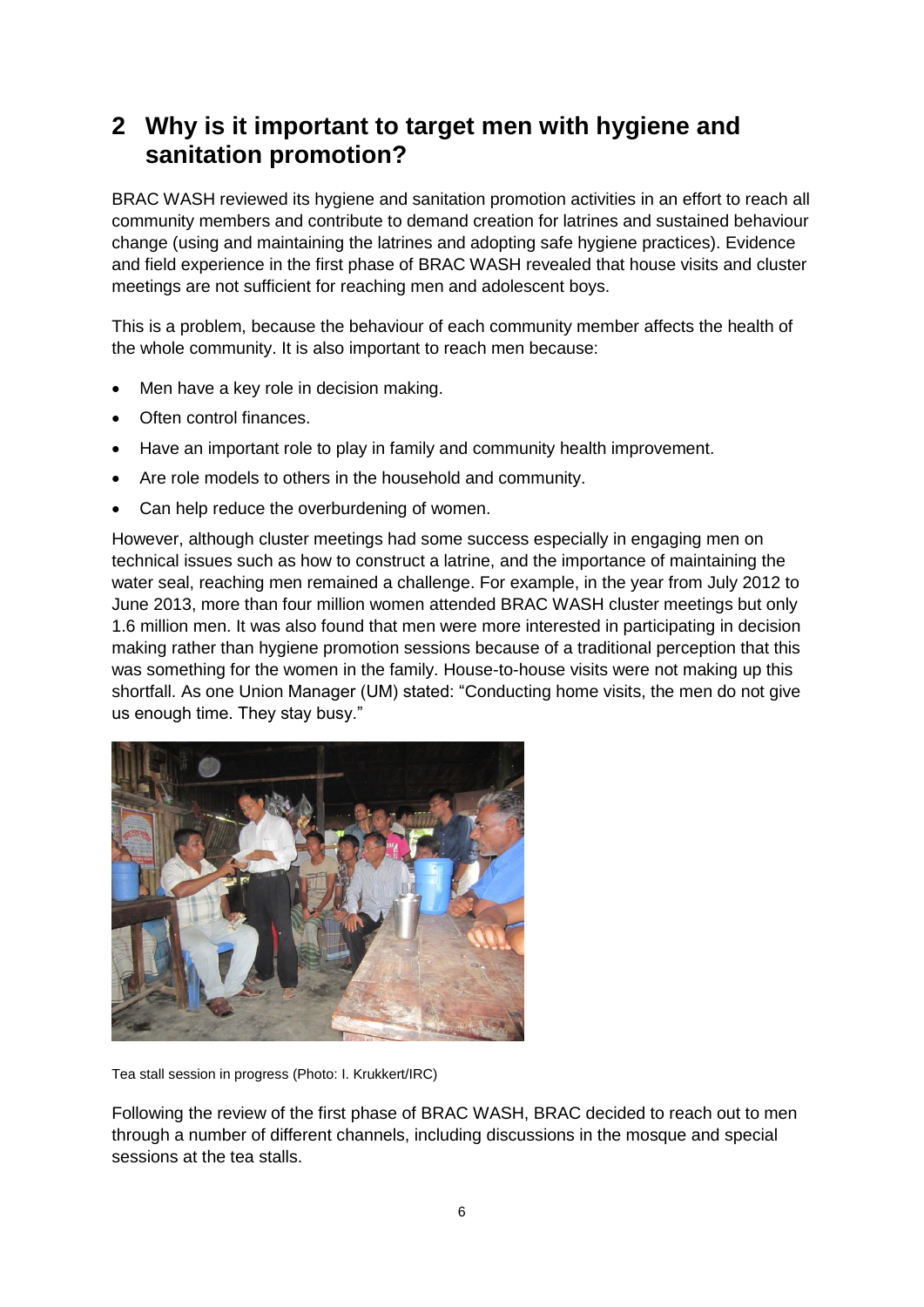## <span id="page-6-0"></span>**3 The tea stall pilot: Hygiene messages with your tea**

There are many tea stalls in Bangladesh and they are a popular place for men to gather. It has been estimated that about 1 million vendors spend 20 million Euro/month making tea<sup>4</sup>. Three studies were carried out to develop and test the feasibility and potential effectiveness of a hygiene and sanitation promotion programme in tea stalls.

The studies focused on the following:

- Testing whether tea stalls can become an additional channel to reach more men and adolescent boys.
- Improving and testing handwashing messages to see if they appeal to men and adolescent boys.
- Developing and testing visual materials to attract the attention of men and adolescent boys.



BRAC officer showing photograph during tea stall session (Photo: I. Krukkert/IRC)

-

**Study 1:** In 2013, 46 trial tea stall sessions were carried out in 22 tea stalls in seven upazilas across the country. Eleven BRAC Programme Officers (POs) and Field Officers (FOs) carried out the sessions, mainly between 4PM and 6PM, using flip charts with photographs and demonstrations related to two or three sanitation and hygiene practices. After each session, which lasted about 20 to 30 minutes, feedback was collected from BRAC staff, using two reporting forms. BRAC WASH staff were positive about the pilot, some quotes that illustrate this:

<sup>&</sup>lt;sup>4</sup> BRAC TARC mobile tea stall project (2008). Available at: [http://openarchitecturenetwork.org/projects/5286.](http://openarchitecturenetwork.org/projects/5286)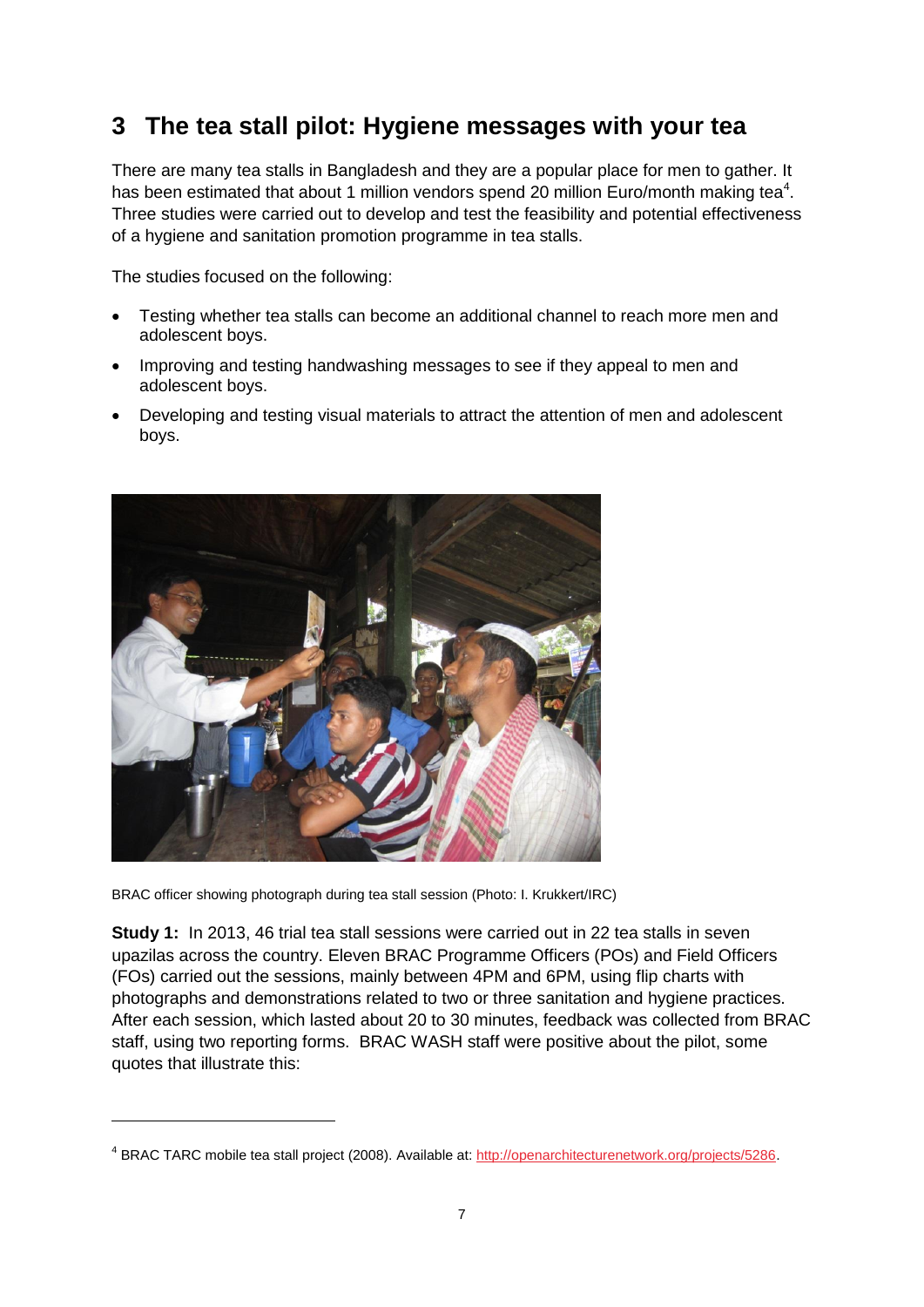- Conducting house visits, the male members do not give us enough time. They stay busy. But in the tea stall, they are much more receptive and more excited. Tea stalls are more like cultural centres for the villagers. (feedback from Md Ruhul Ain, Joypurhat UM)
- I prefer the tea stall session because I don't have to call up anyone to attend. More meetings should be done this way. It would mean the WASH message reaches more people. (feedback from nine POs/FOs)
- In the tea stall you find men from different socio-economic backgrounds and men not in cluster meetings. (feedback from four POs/FOs)

Some topics in the sessions reflected issues that are more popular among men, for example, constructing well platforms, repair of latrine superstructures, the water seal (breaking the siphon) and water purification. BRAC staff found it harder to engage men about handwashing. Messages and discussions were therefore designed to explore and promote men's role in ensuring that the family can afford to buy soap and that handwashing facilities are in place at the latrine. Once engaged on such issues, the discussion can shift to the topic of hygiene practices<sup>5</sup>.

Photos used in the session were appreciated by the audience and field staff. They showed real-life situations, for example a man repairing a bamboo door of his latrine.

**Study 2:** If they proved effective, BRAC WASH Union Managers would be responsible for organising tea stall programmes. To learn about their attitudes and suggestions for including a tea stall programme in the BRAC WASH interventions, 10 Union Managers (UMs) provided information via a written survey, at the end of 2013. All the Union Managers stated that women cannot, in safety, carry out the tea stall sessions.

**Study 3:** The third study was carried out at the end of 2013 and beginning of 2014 in 31 unions, across seven regions. Its purpose was to identify who would be reached by a tea stall programme and to what extent these men are already engaged through other BRAC WASH promotional activities. This would verify the potential added value of using teas stalls as a way to reach men. After each of the 40 tea stall sessions, information was collected from about 10 males in the tea stalls about their source of information on WASH, resulting in a total of 406 interviews. The information was collected through "closed questions" from 203 respondents who selected answers from a set of given options; and, "open questions" where the men told the interviewers where they heard about WASH from memory.

The study found that between 56% and 66% of the men in the tea stalls had not attended a cluster meeting and more than half of them (57%) had not seen a home visit. Only about one out of seven men (14%) said they had heard about water, sanitation and hygiene from other family members.

Most of the tea stall owners were cooperative. An unexpected result of the pilot may be that the cleanliness of the tea stall improves after repeated tea stall sessions. The tea stall programme also appears to be one way to approach the market bazaar.

-

<sup>&</sup>lt;sup>5</sup> BRAC WASH blogpost by I. Krukkert and S. Farhat Ubaid (January 2014) "The tea-time message for men is hot and strong – but first wash your hands!" [http://www.ircwash.org/blog/tea-time-message-men-hot-and-strong-](http://www.ircwash.org/blog/tea-time-message-men-hot-and-strong-%E2%80%93-first-wash-your-hands) [%E2%80%93-first-wash-your-hands.](http://www.ircwash.org/blog/tea-time-message-men-hot-and-strong-%E2%80%93-first-wash-your-hands)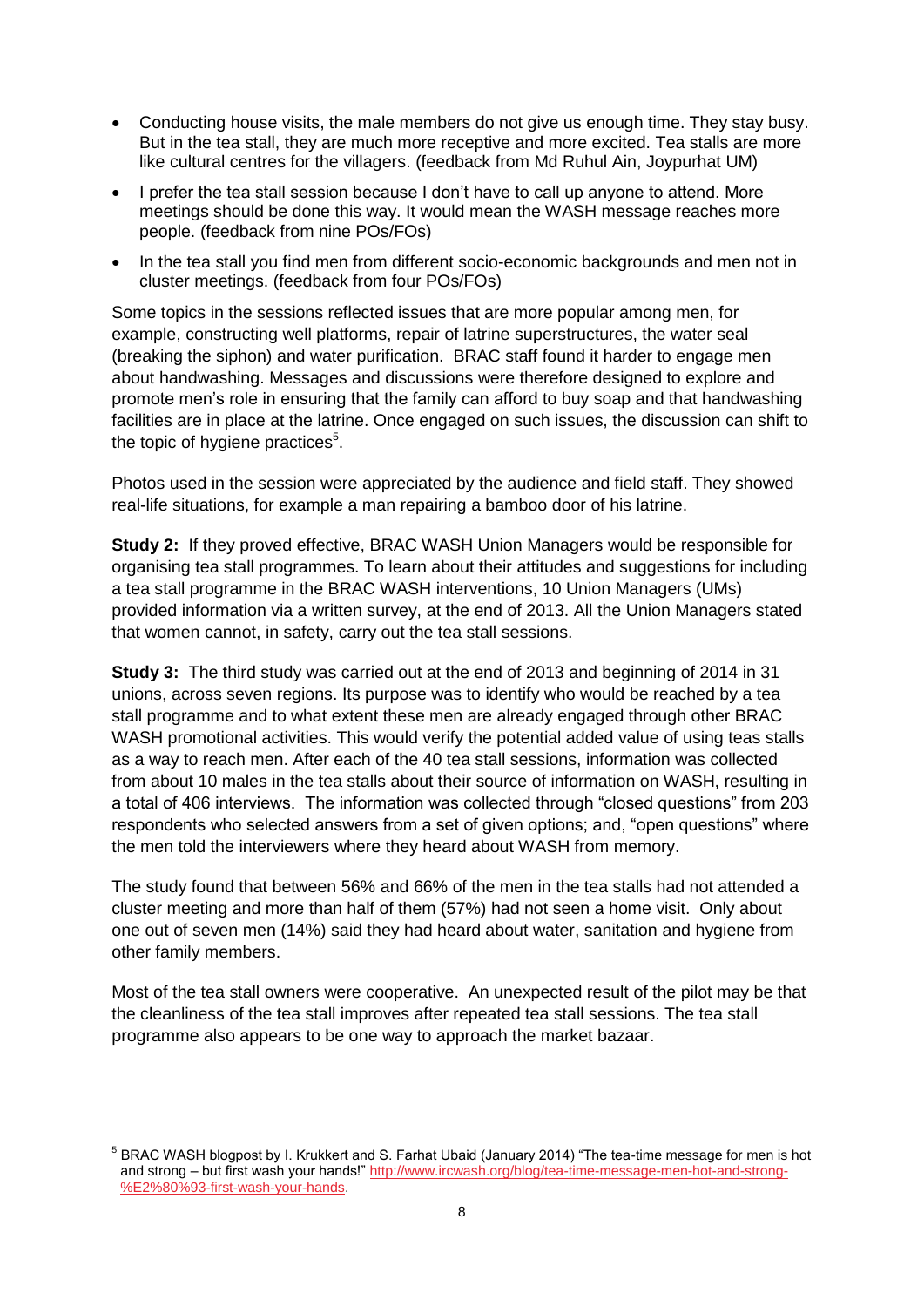#### <span id="page-8-1"></span>**Box 1 Example of how male project officer works in the tea stall**

Programme Officer approaches a table or one to five men and says: My name is \_\_\_\_. You probably know that BRAC has a project working with families about water, sanitation and hygiene in this upazila. May I tell you what it is saying to the women and children, more specifically to mothers and children?

Let them say something, and thank them. Take the first card and show it to them. Say: One thing BRAC WASH works on is handwashing. The idea is: tell two messages about handwashing. Let them say something if they wish.

Take out the second card showing the water seal and let them look at it. Say: The idea here is \_\_\_ (give one or two messages about latrine use) and explain how the water seal works.

If three to five minutes have passed or if people do not seem interested anymore, then stop here. If they are still listening, then go on to the next step of showing the video (or if the tea stall does not have a video, start a conversation with the man on his role: what can he do to improve the situation at home?)

Take out the third card showing a superstructure of a latrine. Say: what do you think people - especially heads of families - can do to make sure that the toilet can be used in privacy?

Stop at this point. Go to another group.

<span id="page-8-0"></span>Staff are advised to select different messages for different visits.

## **4 Hygiene promotion messages**

BRAC WASH prioritised key water, sanitation and hygiene behaviours. A range of handwashing, hygienic latrines and safe water storage messages was developed and provided to staff in their training guide. For the tea stall sessions, the Field Officer or Programme Officer would select at least four of the messages and translate them into appealing messages in Bangla.

"Be a good father wash your hands with soap" (Photo: I. Krukkert/IRC)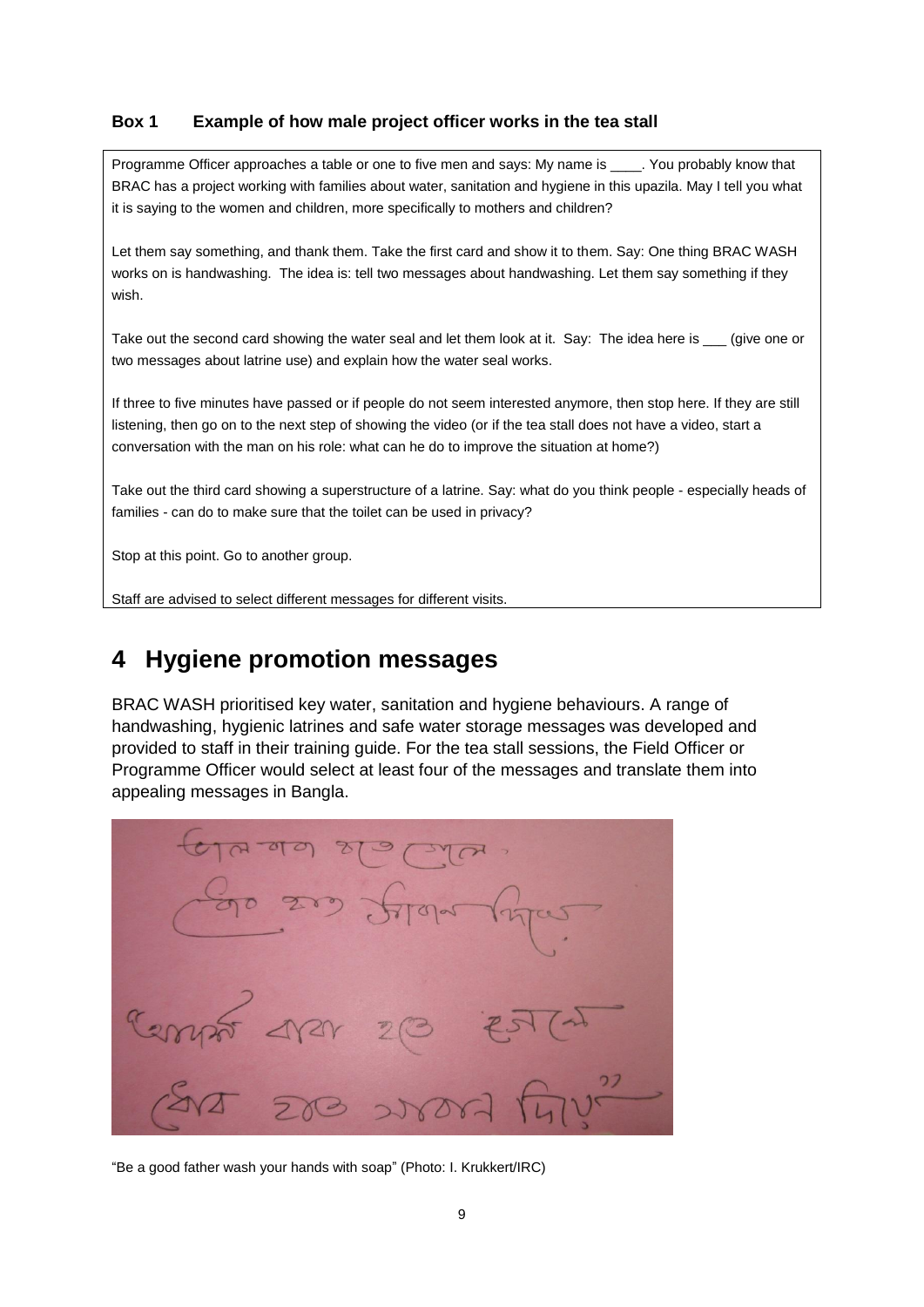Generic messages developed for men/ boys based on these key focus topics include:

- Handwashing
	- Be a good father; buy soap for your family so they can wash their hands.
	- Wash your hands with soap and be a good (clean) Muslim throughout the day.
- Hygienic latrine
	- Build a hygienic toilet near the house for the dignity of your wife and daughters.
	- Do you want your daughter to keep going out in the early morning or late at night to relieve herself?
	- Keep bad smells and flies away. Keep the water seal in your latrine.
- Safe water handling and storage
	- It pays to keep water clean, stored above the ground and covered. It pays in good health.
	- Help your sister/ wife/ mother carry water to reduce harassment and eve-teasing by others.

#### <span id="page-9-0"></span>**5 Recommendations from the tea stall pilot studies**

To successfully incorporate a tea stall approach in the BRAC WASH programme it was recommended to:

- Provide field staff with communication training and additional support to be able to respond honestly and convincingly to some of the difficult issues that men can raise during the tea stall session.
- Review the effectiveness and feasibility of the approach in hard to reach areas, where there may not be enough tea stalls, or they may be frequented by very few men.
- For successful tea stall sessions, staff need active listening and communication skills. It may be useful to undertake a small study to determine whether there is evidence of improved communication, in the tea stall sessions, following the staff communication training. This would be evident in more interaction and active listening and engaging instead of lecturing.
- Verify the anecdotal evidence of additional benefits such as improved hygiene of tea stalls, a review or monitoring effort is recommended.

Tea stall sessions are now an integral part of BRAC WASH hygiene promotion activities.